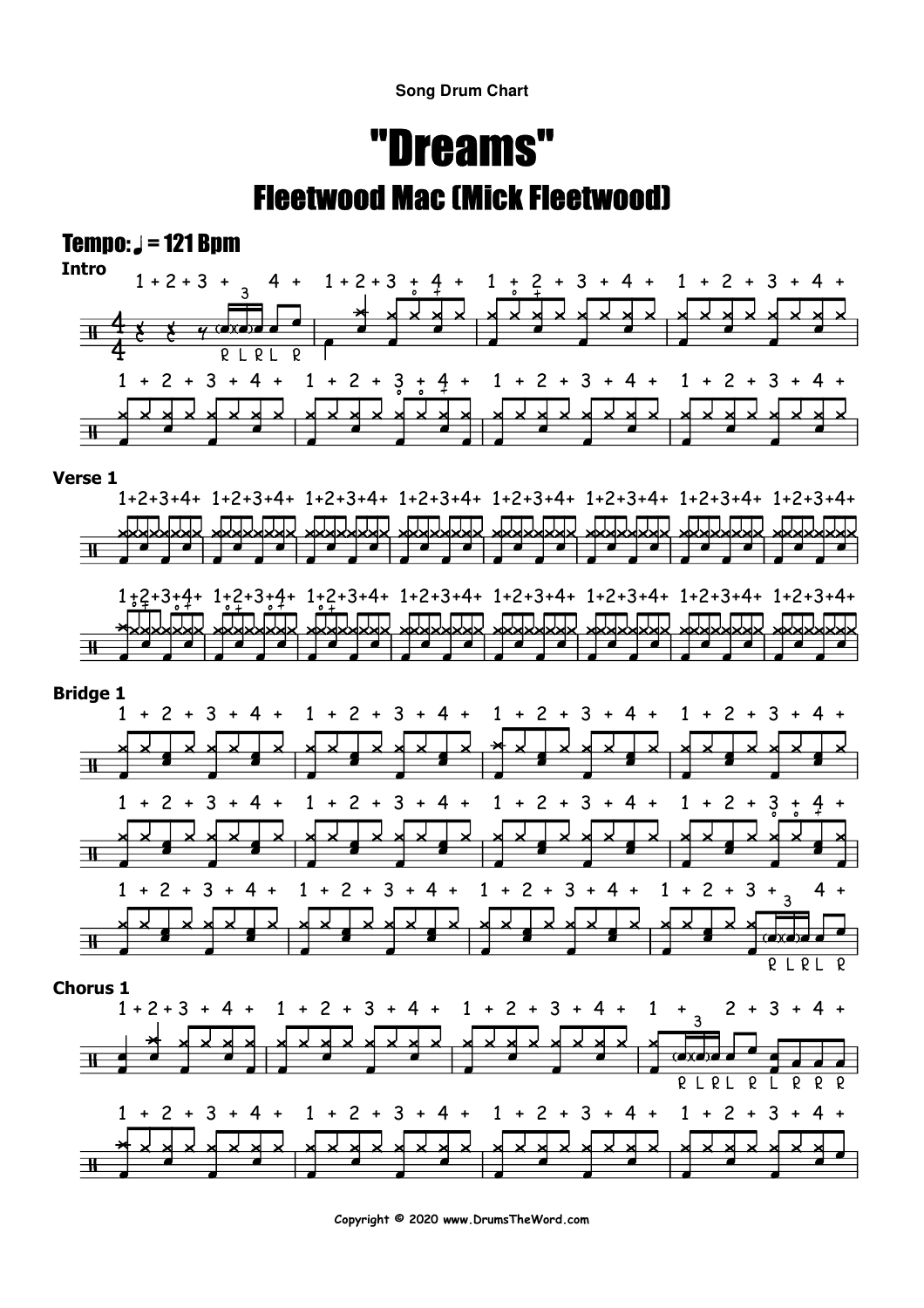### "Dreams"Fleetwood Mac (Mick Fleetwood)



**Copyright © 2020 www.DrumsTheWord.com**